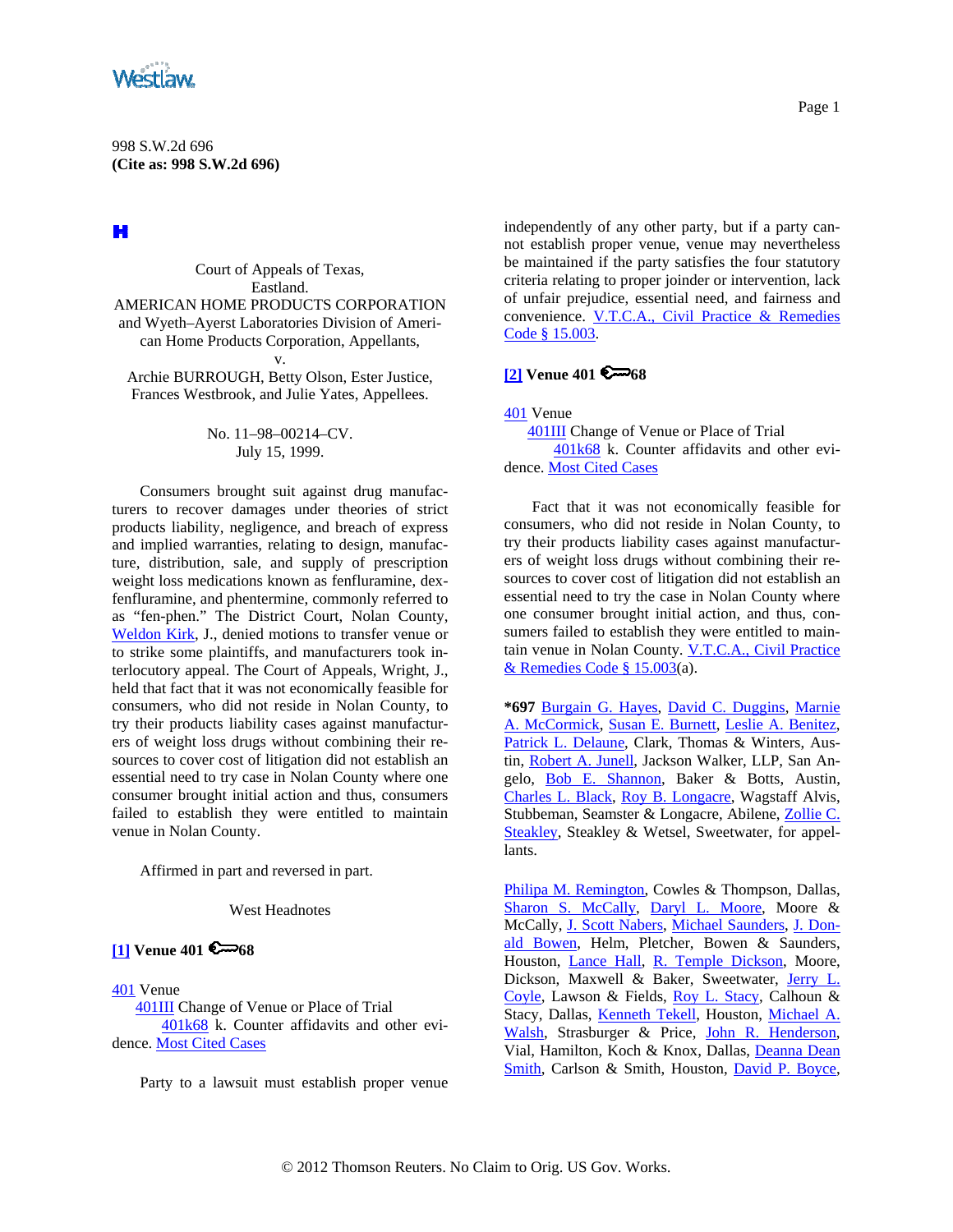### <span id="page-1-0"></span>998 S.W.2d 696 **(Cite as: 998 S.W.2d 696)**

Wright & Greenhill, [Stephanie A. Smith](http://www.westlaw.com/Find/Default.wl?rs=dfa1.0&vr=2.0&DB=PROFILER-WLD&DocName=0100202401&FindType=h), Fulbright & Jaworski, [Doug Lackey,](http://www.westlaw.com/Find/Default.wl?rs=dfa1.0&vr=2.0&DB=PROFILER-WLD&DocName=0328184201&FindType=h) Brown, McCarroll & Oaks Hartline, Austin, for appellees.

Panel consists of: [ARNOT](http://www.westlaw.com/Find/Default.wl?rs=dfa1.0&vr=2.0&DB=PROFILER-WLD&DocName=0154022301&FindType=h), C.J., a[nd](#page-1-0) WRIGHT, J., and **DICKENSON**, Senior Justice.<sup>FN\*</sup>

> [FN\\*](#page-1-0) [Bob Dickenson,](http://www.westlaw.com/Find/Default.wl?rs=dfa1.0&vr=2.0&DB=PROFILER-WLD&DocName=0219085801&FindType=h) Retired Justice, Court of Appeals, 11th District of Texas at Eastland sitting by assignment.

#### OPINION

WRIGHT, Justice.

After we issued our opinion in this case, the Supreme Court announced its decision in *[Surgitek, Bris](http://www.westlaw.com/Find/Default.wl?rs=dfa1.0&vr=2.0&DB=713&FindType=Y&SerialNum=1999157598)[tol–Myers Corporation v. Abel,](http://www.westlaw.com/Find/Default.wl?rs=dfa1.0&vr=2.0&DB=713&FindType=Y&SerialNum=1999157598)* [997 S.W.2d 598](http://www.westlaw.com/Find/Default.wl?rs=dfa1.0&vr=2.0&DB=713&FindType=Y&SerialNum=1999157598)  [\(1999\).](http://www.westlaw.com/Find/Default.wl?rs=dfa1.0&vr=2.0&DB=713&FindType=Y&SerialNum=1999157598) Appellants' motion for rehearing is granted; our former opinion and judgment dated January 25, 1999, are withdrawn; and the following is substituted therefor.

**\*698** This is an interlocutory appeal pursuant to [TEX. CIV. PRAC. & REM. CODE ANN. §](http://www.westlaw.com/Find/Default.wl?rs=dfa1.0&vr=2.0&DB=1000170&DocName=TXCPS15.003&FindType=L) [15.003](http://www.westlaw.com/Find/Default.wl?rs=dfa1.0&vr=2.0&DB=1000170&DocName=TXCPS15.003&FindType=L)(c) (Vernon Supp.1999). Archie Burrough, Betty Olson, Ester Justice, Frances Westbrook, and Julie Yates sued American Home Products Corporation, Wyeth–Ayerst Laboratories Division of American Home Products Corporation, and several other defendants to recover damages under theories of strict products liability, negligence, and the breach of express and implied warranties. The claims, as they are pleaded, arose out of the design, manufacture, distribution, sale, and supply of prescription medications known as [fenfluramine,](http://www.westlaw.com/Find/Default.wl?rs=dfa1.0&vr=2.0&CMD=ML&DocName=I3ba6c5dd475111db9765f9243f53508a&FindType=GD) dexfenfluramine, and [phentermine,](http://www.westlaw.com/Find/Default.wl?rs=dfa1.0&vr=2.0&CMD=ML&DocName=I3ab316f2475111db9765f9243f53508a&FindType=GD) commonly referred to as "fen-phen."

Appellees brought the suit in Nolan County, Texas. Burrough was a resident of Nolan County when the suit was filed; the other appellees were not. **FN1** Appellants filed motions to transfer venue, raised objections to joinder, moved to strike or sever certain plaintiffs, and also objected to affidavits and proof filed by appellees. The trial court overruled the motions and objections, and appellants filed this interlocutory appeal. American Home and Wyeth–Ayerst are the only defendants to perfect an appeal. Appellants do not challenge the trial court's order finding venue to be proper in Nolan County as to Burrough, the Nolan County resident.

[FN1.](#page-1-0) Betty Olson resided in Amarillo, Potter

County, Texas. Ester Justice resided in Indiana. Frances Westbrook resided in North Carolina. Julie Yates resided in Utah.

[\[1\]](#page-0-0) Appellants bring these three issues on appeal:

1. Did the trial court err by ruling that the plaintiffs residing in Indiana, North Carolina, Utah, and Amarillo, Texas, none of whose claims have any relation to Nolan County, may properly join a lawsuit there under [Texas Civil Practice & Remedies](http://www.westlaw.com/Find/Default.wl?rs=dfa1.0&vr=2.0&DB=1000170&DocName=TXCPS15.003&FindType=L)  [Code section 15.003?](http://www.westlaw.com/Find/Default.wl?rs=dfa1.0&vr=2.0&DB=1000170&DocName=TXCPS15.003&FindType=L)

2. Does the preponderance-of-the-evidence standard of proof traditionally applicable to joinder proceedings also apply to a plaintiff's attempt to join a lawsuit under [Texas Civil Practice & Reme](http://www.westlaw.com/Find/Default.wl?rs=dfa1.0&vr=2.0&DB=1000170&DocName=TXCPS15.003&FindType=L)[dies Code section 15.003?](http://www.westlaw.com/Find/Default.wl?rs=dfa1.0&vr=2.0&DB=1000170&DocName=TXCPS15.003&FindType=L)

3. Did the trial court err in accepting and considering the conclusory, speculative proof plaintiffs submitted in opposition to appellants' Objection to Joinder and Motion to Strike and/or Sever Plaintiffs?

[TEX. CIV. PRAC. & REM. CODE ANN. §](http://www.westlaw.com/Find/Default.wl?rs=dfa1.0&vr=2.0&DB=1000170&DocName=TXCPS15.003&FindType=L)  [15.003](http://www.westlaw.com/Find/Default.wl?rs=dfa1.0&vr=2.0&DB=1000170&DocName=TXCPS15.003&FindType=L) (Vernon Supp.1999) provides:

(a) In a suit where more than one plaintiff is joined each plaintiff must, independently of any other plaintiff, establish proper venue. Any person who is unable to establish proper venue may not join or maintain venue for the suit as a plaintiff unless the person, independently of any other plaintiff, establishes that:

(1) joinder or intervention in the suit is proper under the Texas Rules of Civil Procedure;

(2) maintaining venue in the county of suit does not unfairly prejudice another party to the suit;

(3) *there is an essential need to have the person's claim tried in the county in which the suit is pending;* and,

(4) the county in which the suit is pending is a fair and convenient venue for the person seeking to join in or maintain venue for the suit and the persons against whom the suit is brought.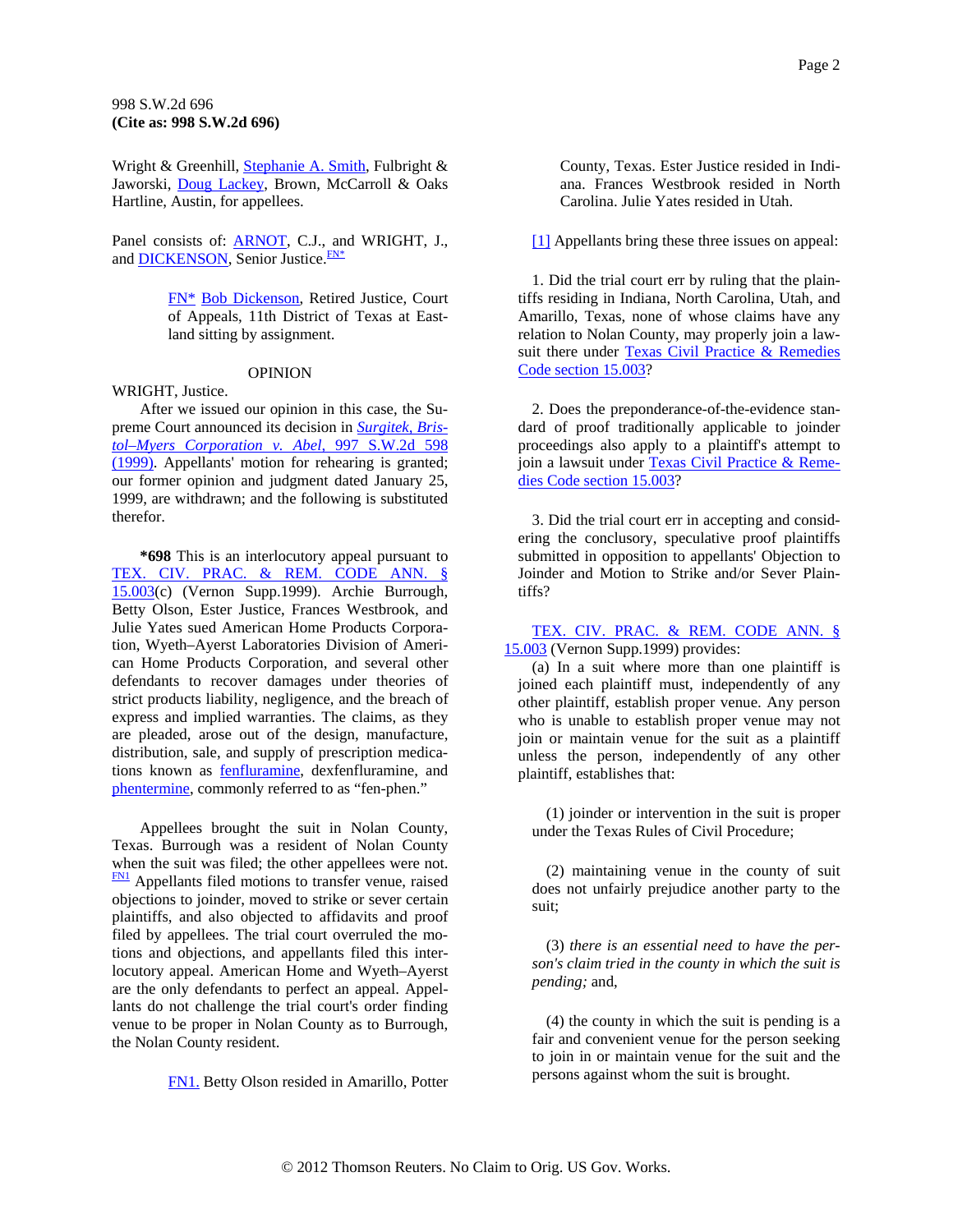<span id="page-2-0"></span>(b) A person may not intervene or join in a pending suit as a plaintiff unless the person, independently of any other plaintiff:

(1) establishes proper venue for the county in which the suit is pending; or

(2) satisfies the requirements of Subdivisions (1) through (4) of Subsection (a).

**\*699** (c) Any person seeking intervention or joinder, who is unable to independently establish proper venue, or a party opposing intervention or joinder of such a person may contest the decision of the trial court allowing or denying intervention or joinder by taking an interlocutory appeal to the court of appeals district in which the trial court is located under the procedures established for interlocutory appeals. The appeal must be perfected not later than the 20th day after the date the trial court signs the order denying or allowing the intervention or joinder. The court of appeals shall:

(1) determine whether the joinder or intervention is proper based on an independent determination from the record and not under either an abuse of discretion or substantial evidence standard; and

(2) render its decision not later than the 120th day after the date the appeal is perfected by the complaining party. (Emphasis added)

It is clear from this statute that a party to a lawsuit must establish proper venue independently of any other party. However, if a party cannot establish proper venue, venue may nevertheless be maintained if the party satisfies the four criteria set out in [Section](http://www.westlaw.com/Find/Default.wl?rs=dfa1.0&vr=2.0&DB=1000170&DocName=TXCPS15.003&FindType=L)   $15.003(a)$  $15.003(a)$ .

[\[2\]](#page-0-0) It is undisputed that the only appellee who can independently establish proper venue in Nolan County is Burrough. Section  $15.003(a)$  requires us to make an independent determination of whether the other appellees have "established" the four elements of that section.

In the original petition which appellees filed in the trial court, they alleged that they had each taken one or more of the three named weight loss drugs in combination either with each other or with another drug. They further alleged that appellants, among others, were in the business of manufacturing, marketing, selling, and distributing two of the drugs, [Pondimin](http://www.westlaw.com/Find/Default.wl?rs=dfa1.0&vr=2.0&CMD=ML&DocName=I3773f1e5475111db9765f9243f53508a&FindType=BD) ([fenfluramine](http://www.westlaw.com/Find/Default.wl?rs=dfa1.0&vr=2.0&CMD=ML&DocName=I3ba6c5dd475111db9765f9243f53508a&FindType=GD)) and Redux (dexfenfluramine); that each appellee had taken combinations of drugs which included among others [fenfluramine](http://www.westlaw.com/Find/Default.wl?rs=dfa1.0&vr=2.0&CMD=ML&DocName=I3ba6c5dd475111db9765f9243f53508a&FindType=GD) and dexfenfluramine; that defendants other than appellants were engaged in manufacturing, marketing, selling, and distributing these and other drugs which were used in combination with other drugs; that defendants manufactured, designed, packaged, marketed, and distributed the drugs and encouraged their use together in order to increase individual sales; that defendants put the drugs in the stream of commerce in a defective and unreasonably dangerous condition; that defendants gave inadequate warnings, instructions, and labeling; that defendants performed inadequate testing of the drugs; that defendants failed to timely and adequately give warnings after the defendants knew of injuries from the combined use of the drugs; that defendants breached express warranties; that defendants breached implied warranties; and that, among other things, defendants did not exercise ordinary care in the design, manufacture, marketing, sale, testing, and/or distribution of the drugs. Appellees further alleged that defendants violated some seven federal governmental regulations and were negligent per se. Appellees further pleaded that the parties were properly joined, that none were prejudiced by venue in Nolan County, that there was an "essential need" for the trial to be held in Nolan County, and that Nolan County was a fair and convenient venue for all parties.

Each of the plaintiffs, as well as their attorney, filed affidavits in the trial court in response to specific denials of appellants. Appellees also filed an affidavit made by a representativ[e](#page-2-0) of the Sweetwater, Texas, Chamber of Commerce.<sup>[FN2](#page-2-0)</sup>

> [FN2.](#page-2-0) Sweetwater is the County Seat of Nolan County, Texas.

The affidavits of appellees contain statements that, "[i]n order for my case to be economi-cally feasible, I need the ability to pursue my case in conjunction with other plaintiffs who have been harmed by diet **\*700** drugs." The attorney stated in his affidavit that the plaintiffs could not economically afford to try